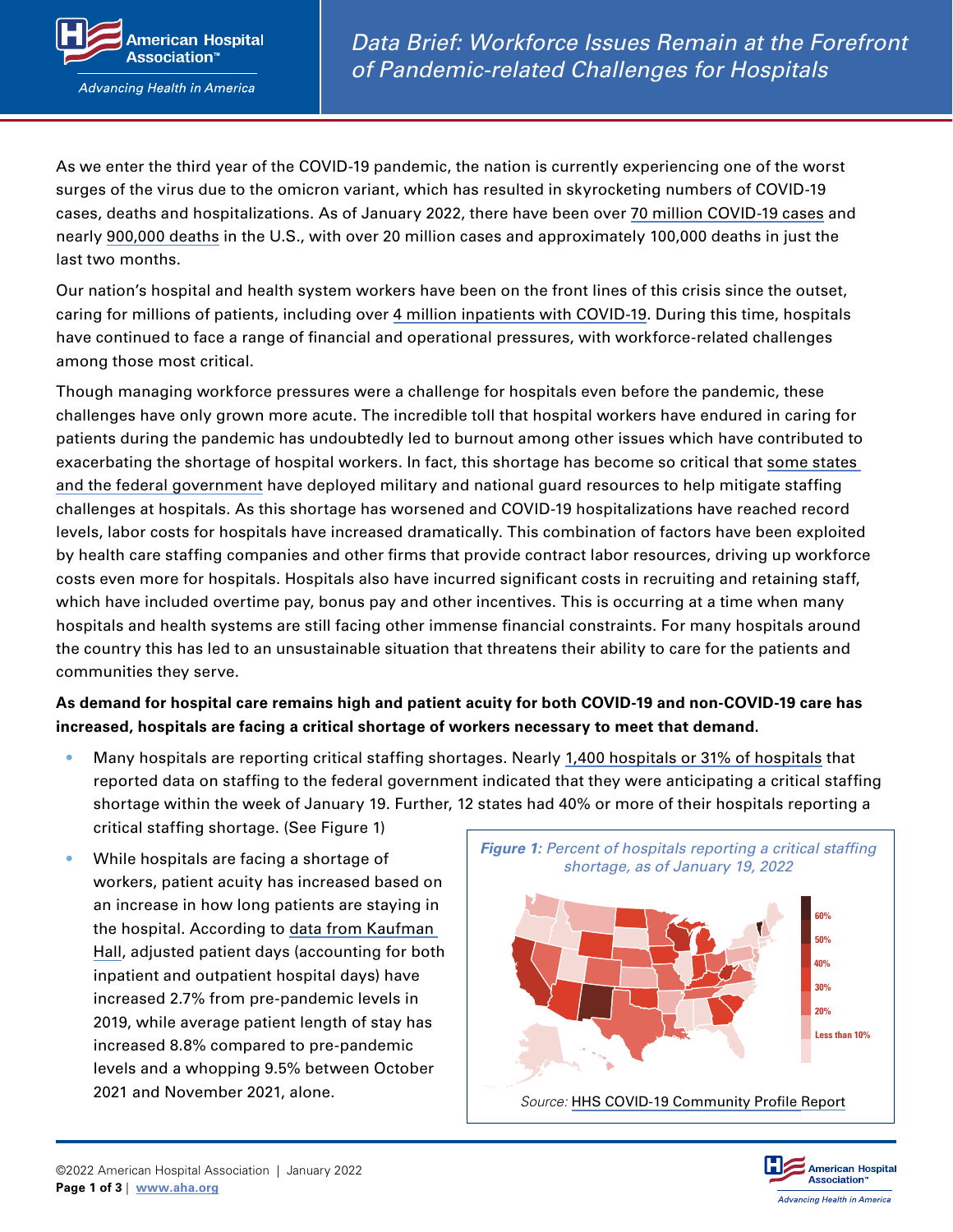- Nurses, who are critical members of the patient care team, are one of the many health care professions that are currently in shortage. In fact, a [study](https://www.nsinursingsolutions.com/Documents/Library/NSI_National_Health_Care_Retention_Report.pdf) found that the nurse turnover rate was 18.7%, illustrating the magnitude of the issue facing hospitals and their ability to maintain nursing staff. The same [study](https://www.nsinursingsolutions.com/Documents/Library/NSI_National_Health_Care_Retention_Report.pdf) also found that 35.8% of hospitals reported a nurse vacancy rate of greater than 10%, which is up from 23.7% of hospitals prior to the pandemic. In fact, two-thirds of hospitals currently have a nurse vacancy rate of 7.5% or more.
- Hospital employment has continued to decline compared to pre-pandemic levels. According to [data from](https://altarum.org/sites/default/files/uploaded-publication-files/HSEI-Labor-Brief_Jan%202022.pdf)  [the Bureau of Labor Statistics](https://altarum.org/sites/default/files/uploaded-publication-files/HSEI-Labor-Brief_Jan%202022.pdf) (BLS), hospital employment is down 95,600 employees from February 2020.

**To help mitigate critical staffing challenges, hospitals have been forced to make more extensive use of expensive contract labor firms for a variety of health care staff to ensure patient care and overall hospital operations are not compromised.**

- Almost every hospital in the country has been forced to hire temporary contract staff to maintain operations at some point during the pandemic. According to a [survey](https://www.amnhealthcare.com/amn-insights/surveys/survey-2021-temporary-allied-staffing-trends/) by AMN Healthcare, 95% of health care facilities reported hiring staff from contract labor firms, with respiratory therapists being the primary need for many hospitals.
- As hospitals have looked to bring in more staff, job postings for both clinical and non-clinical staff have increased from pre-pandemic levels. Based on data from Liquid Compass analyzed by Prolucent Health, job postings for clinical staff have increased by 45% for nurses and 41% for other allied clinical staff between January 2020 and January 2022. At the same time, non-clinical staff such as environmental service and facilities workers, who play in important role in maintaining hospital operations, have seen job postings increase of nearly 40%. (See Figure 2)
- Hospitals were already spending more money on contract labor even before the latest COVID-19 surge. According to a [Definitive Healthcare study,](https://www.definitivehc.com/resources/healthcare-insights/hospitals-by-highest-contract-labor-expenses) contract labor expenses for hospitals have more than doubled over the last decade.
- Contract labor firms are charging exorbitant prices for nurses as supply is scarce and demand is at an all-time high. For example, average pay for hospital contract nurses has [more than doubled](https://apnews.com/article/business-health-coronavirus-pandemic-b6d58e41b209dd67ed0954f28b542baf) compared to pre-pandemic levels. According to Prolucent Health, there has been a 67% increase in the advertised pay rate for travel nurses from January 2020 to January 2022, and hospitals are billed an additional 28%-32% over those pay rates by staffing firms. In fact, in some areas pay rates for travel nurses have been as high as [\\$240/hour or](https://www.8newsnow.com/news/health/coronavirus-health/rates-for-temporary-nurses-climb-as-high-as-240-per-hour-investigation-urged/)



[more](https://www.8newsnow.com/news/health/coronavirus-health/rates-for-temporary-nurses-climb-as-high-as-240-per-hour-investigation-urged/), which have contributed to the dramatic increase in hospitals' labor costs.

• Hospital labor expenses are much higher than pre-pandemic levels. Labor expenses are up [12%](https://www.kaufmanhall.com/sites/default/files/2021-12/Dec2021-National-Hospital-Flash-Report.pdf) on an absolute basis, and [19.5%](https://www.kaufmanhall.com/sites/default/files/2021-12/Dec2021-National-Hospital-Flash-Report.pdf) on a per adjusted discharge basis compared to levels in 2019. Purchased service

*<sup>1</sup>*The LiquidCompass Market Console is a comprehensive database that scrapes, aggregates and analyzes job postings across the entire health care industry on a real time basis, providing valuable and timely insights to employers and a comprehensive job search experience for job seekers. Market Console provides the health care industry with valuable employment trends and data that can help ensure a more stable healthcare workforce. LiquidCompass.com is one of many technology-enabled workforce optimization products and services developed by Prolucent Health. Prolucent Health is a data and technology company that offers comprehensive labor management tools and services targeting the healthcare industry's most significant workforce challenges.